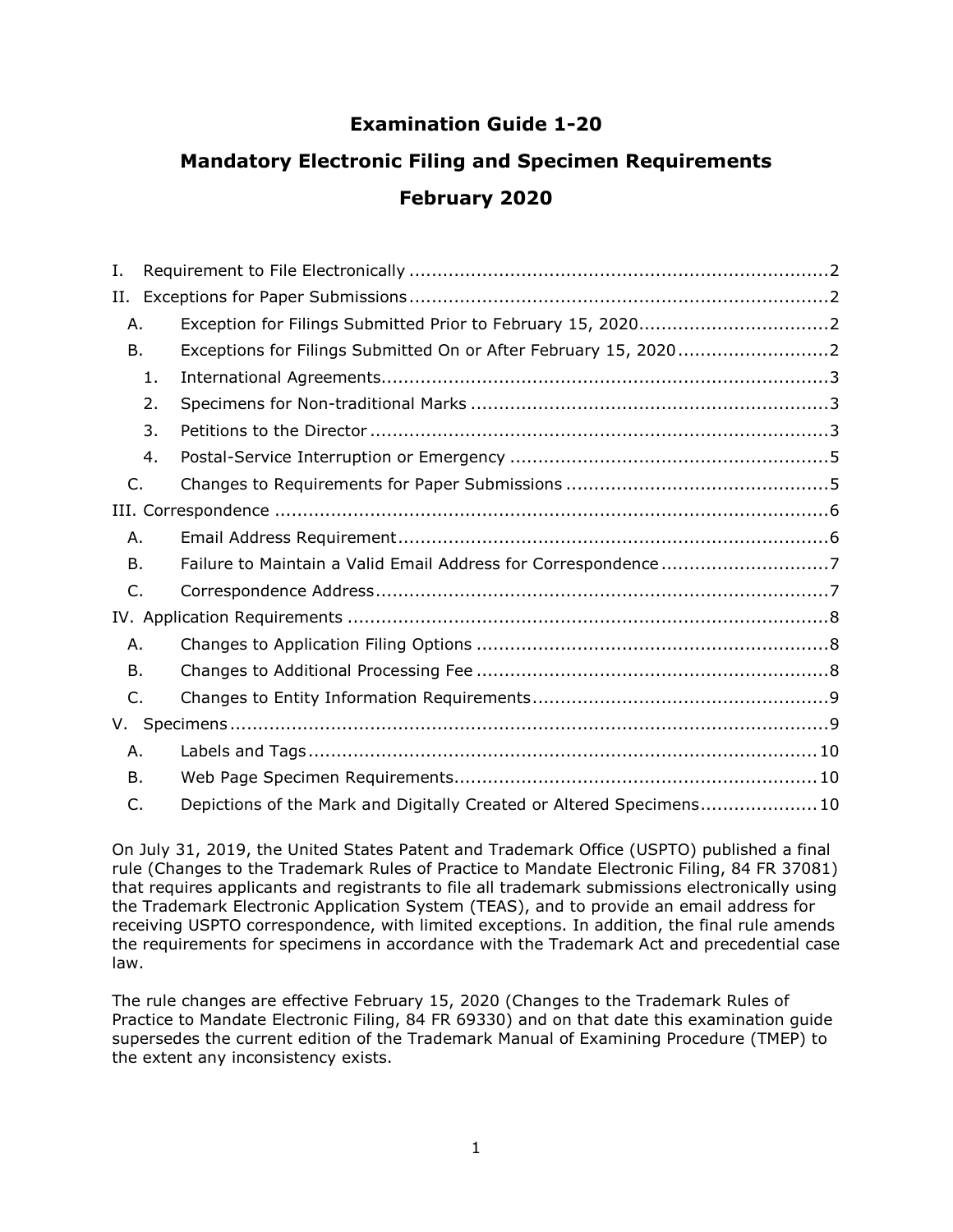# <span id="page-1-0"></span>**I. REQUIREMENT TO FILE ELECTRONICALLY**

As of February 15, 2020, all formal correspondence concerning a trademark application or registration must be filed electronically through TEAS, except in the limited circumstances discussed in section II. See 37 C.F.R. §§2.21(a), 2.23(a). Current USPTO practice regarding informal communications remains unchanged. See TMEP §709.05. Unless an exception for paper filing applies, parties filing a paper submission on or after the effective date will receive a USPTO notice indicating that the submission will not be processed and will be destroyed in accordance with the relevant record-retention schedule. If a check or money order was included with the submission, it will be returned with the USPTO notice.

# <span id="page-1-1"></span>**II. EXCEPTIONS FOR PAPER SUBMISSIONS**

There are limited exceptions for acceptance of paper submissions filed on or after February 15, 2020. As explained below, the USPTO may accept paper submissions in the following limited circumstances: if the submission relates to a "grandfathered" application or registration; if the applicant or registrant is a national of an exempted treaty country; if the submission is a particular type of specimen for a non-traditional mark; if the submission is supported by a petition to the Director; or if the USPTO deems it appropriate to waive certain requirements of the rules because of widespread TEAS unavailability, a postalservice interruption, or other serious emergency, such as one related to a natural disaster.

Only those paper submissions that are accepted as falling within these limited exceptions will be processed and appear in the prosecution history of the application or registration.

# <span id="page-1-2"></span>**A. Exception for Filings Submitted Prior to February 15, 2020**

Certain applications and post-registration submissions filed prior to February 15, 2020 are "grandfathered" and will not be subject to the requirements of the final rule, unless the applicant or registrant elects to use TEAS to file submissions after that date, as discussed below. Accordingly, applicants, registrants, and their attorneys are not required to electronically file subsequent submissions related to those applications or those particular post-registration maintenance filings.

This exception applies to an application filed on paper, a TEAS Regular application, or a Madrid application, until the application registers or is abandoned and cannot be reinstated or revived pursuant to Trademark Rules 2.64, 2.66, or 2.146. 37 C.F.R. §§2.64, 2.66, 2.146. Similarly, this exception applies to post-registration maintenance documents filed prior to February 15, 2020 until the acceptance or final rejection of the filing. Any separate post-registration filings, such as filings pursuant to a subsequent maintenance filing requirement, must be submitted electronically through TEAS.

However, if a TEAS form is submitted in a grandfathered application or a post-registration maintenance document, the application or document loses its grandfathered status. In such a case, the USPTO will presume that email communication has been authorized and will require the owner to file all subsequent submissions for that application or registration electronically. Any subsequent paper submissions will be handled according to the procedures set out below. Additionally, the TEAS forms will require the email address of the owner and its attorney, if one was appointed.

# <span id="page-1-3"></span>**B. Exceptions for Filings Submitted On or After February 15, 2020**

The following exceptions apply to filings submitted on or after February 15, 2020.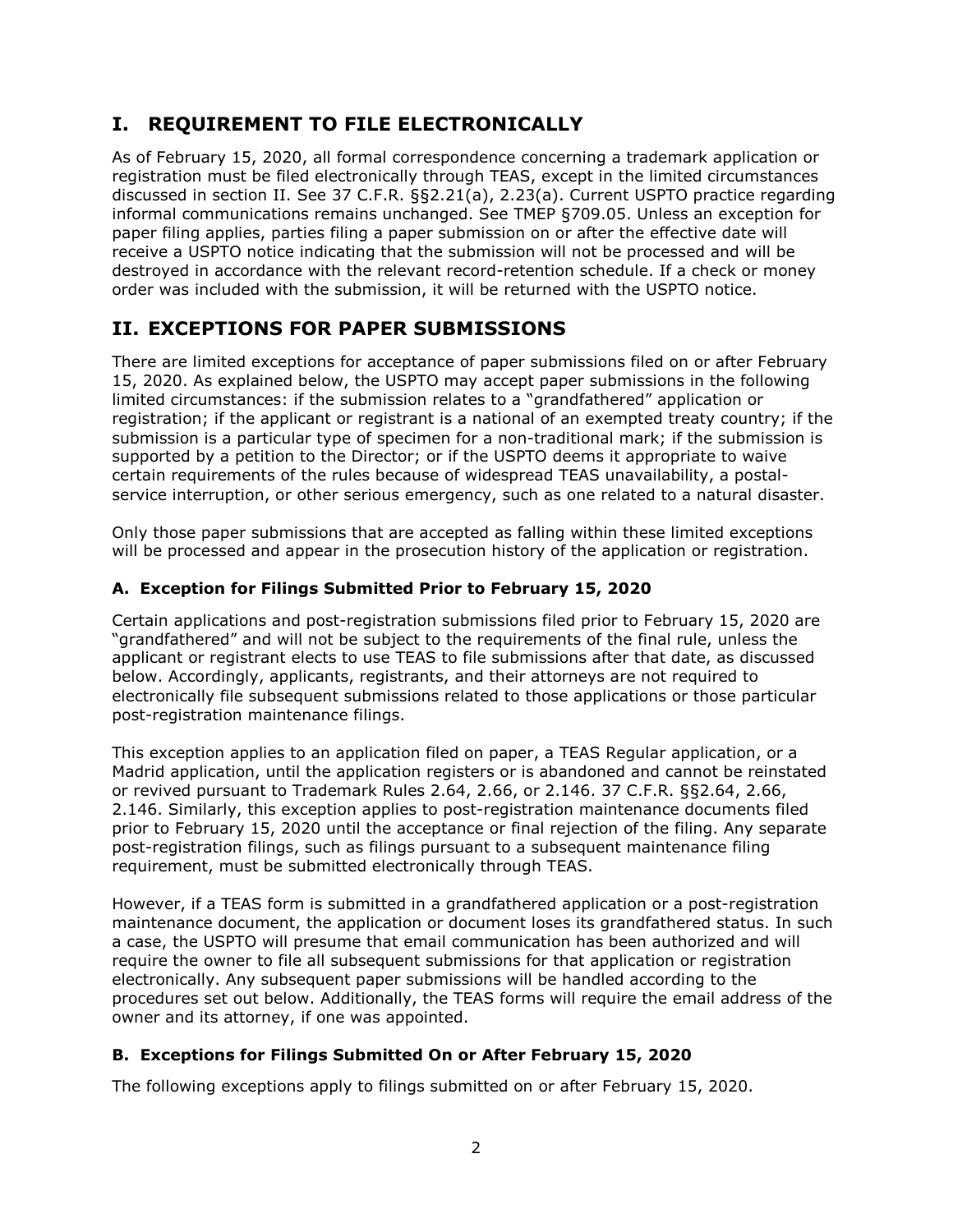#### **1. International Agreements**

<span id="page-2-0"></span>Applicants, registrants, or parties that are a national of a country that is a member of the Trademark Law Treaty (TLT), but not the Singapore Treaty on the Law of Trademarks (STLT), are not required to file electronically, receive communications from the USPTO via email, or submit petitions to accept paper filings.<sup>[1](#page-2-3)</sup> 37 C.F.R. §§2.21(c), 2.23(c). Currently, this exception applies only to nationals of the following countries: Bahrain, Bosnia and Herzegovina, Chile, Colombia, Costa Rica, Cyprus, Czech Republic, Dominican Republic, Egypt, El Salvador, Guatemala, Honduras, Hungary, Indonesia, Monaco, Montenegro, Morocco, Nicaragua, Oman, Panama, Slovenia, Sri Lanka, Turkey, and Uzbekistan.

Applicants, registrants, and parties who are permitted to file paper submissions should follow the guidance in TMEP §305.

### <span id="page-2-1"></span>**2. Specimens for Non-traditional Marks**

A specimen for certain non-traditional marks, such as scent and flavor marks, cannot be submitted electronically. See 37 C.F.R. §2.56(d)(1). For example, if the application is for a scent mark, the examining attorney must be able to smell the actual scent to determine registrability. In this case, the applicant must mail the scented goods to the USPTO.

To submit a specimen for a non-traditional mark, applicants must first submit information about the specimen online using the appropriate TEAS form and then mail in the physical specimen following the guidance in TMEP §305. The TEAS forms have a checkbox on the Use Information page that must be selected to indicate that a specimen for a non-traditional mark will be submitted by mail.

This exception does not apply to sound, motion, and color marks, because electronically filed specimens are sufficient to determine registrability. Applicants are required to submit specimens for these marks electronically. See TMEP §§904.03(f), (l).

### <span id="page-2-2"></span>**3. Petitions to the Director**

An applicant or registrant may file a petition to the Director to request acceptance of a paper submission in three situations: (1) when TEAS is unavailable on the date of a filing deadline; (2) when a timely filed paper submission with a statutory filing deadline is not processed or examined and it cannot be resubmitted electronically before the deadline; or (3) in an extraordinary situation under Rule 2.146. See 37 C.F.R. §2.147. Submission of a petition does not extend the filing deadline for any response or submission. TMEP §§1705.06, 1712.02(b)(iii).

### **a. TEAS Unavailable on the Date of Filing Deadline**

If TEAS is unavailable, users should check the ["USPTO Systems Status and Availability"](https://www.uspto.gov/blog/ebiz/) page on the USPTO website to see if the USPTO has issued a notice regarding an outage.

#### **(i) TEAS unavailable to the general public due to a widespread or lengthy USPTO system outage**

In the event of a widespread USPTO system outage, the USPTO will continue its prior practice of issuing a notice on that website page specifying temporary procedures for filing documents with the USPTO. If the USPTO website is inaccessible, the filer should call the Trademark Assistance Center at (571) 272-9250 for information on the temporary

<span id="page-2-3"></span> $1$  The United States is a member of both the TLT and the STLT. While the STLT allows member countries to choose between paper and electronic communication methods, the TLT provides that its member countries must accept paper trademark applications from nationals of other TLT members.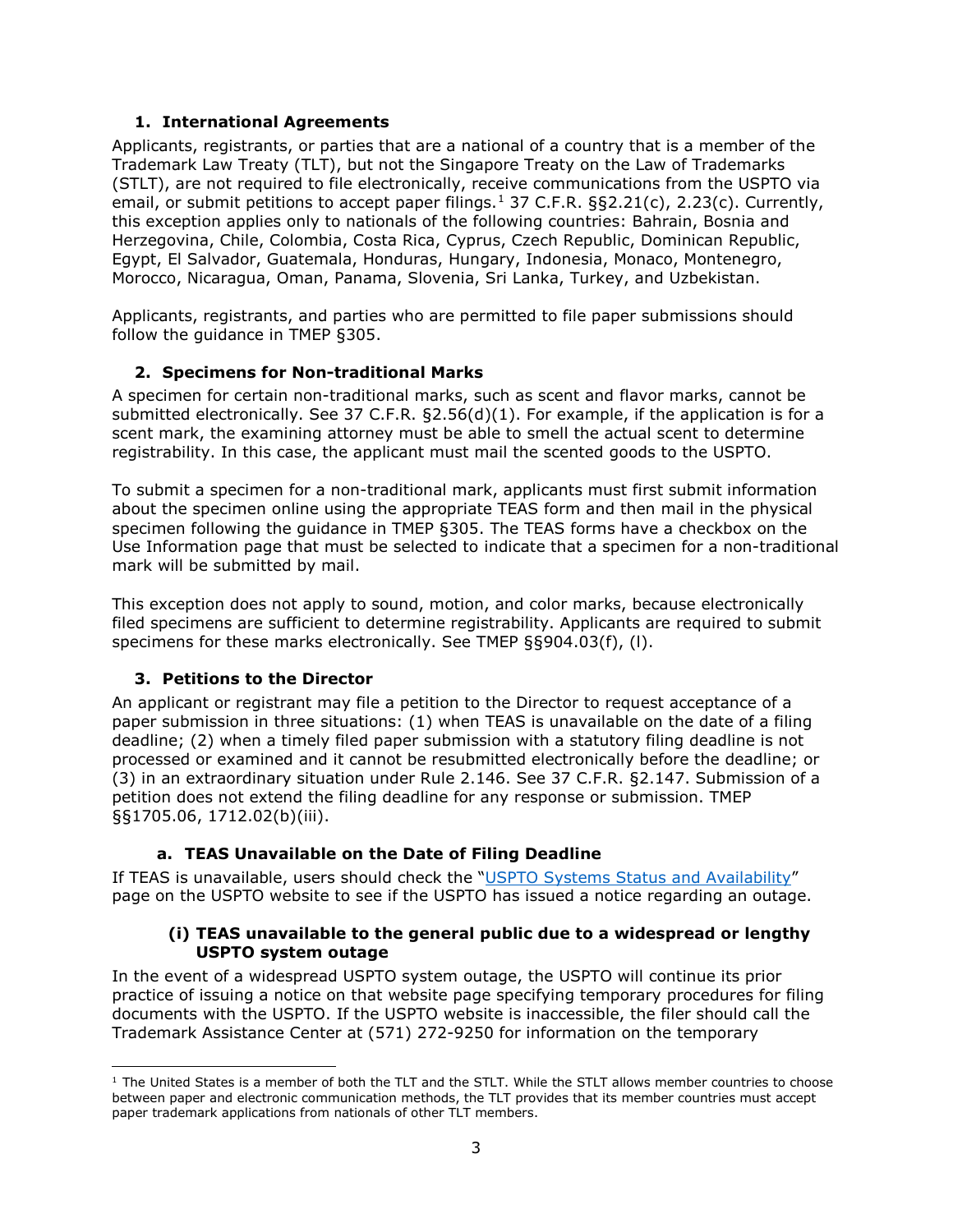procedures. If the outage falls on the date of the deadline for the submission, the requirement to file electronically will be waived, and filings via facsimile will be accepted without a petition or petition fee. If the document that is due requires a fee, the filer may submit a credit card authorization form or authorization to charge a deposit account. The amount of the fee required in such circumstances is the same as the fee for submitting the document via TEAS, not the fee for filing documents on paper.

#### **(ii)TEAS unavailable due to either a user's system outage or a limited or short-term USPTO outage**

If TEAS is unavailable due to either a user's system outage or a limited or short-term USPTO outage on the date of the deadline for submission of a document, a petition to the Director to accept a paper submission may be submitted. 37 C.F.R. §2.147(a). To be timely, the petition must be filed on the date of the deadline. 37 C.F.R.  $\S 2.147(a)(1)(ii)$ . Because filers would not be able to access the TEAS petition form in such circumstances, the USPTO will provide a "Petition to the Director under 37 C.F.R. §2.147 to Request Acceptance of a [Paper Submission"](https://www.uspto.gov/sites/default/files/documents/TM-CoverSheet-Petition-to-Director.pdf) form on the "Submitting documents to the USPTO when unable to file [electronically"](https://www.uspto.gov/trademarks-application-process/filing-online/filing-documents-during-outage) webpage that may be downloaded and submitted with the other required documents.

Under this provision, the filer must submit proof with the petition that TEAS was unavailable on the date of the deadline. 37 C.F.R. §2.147(a)(2)(ii). This petition option is not available to filers who attempt to use TEAS during a regularly scheduled system maintenance event, when it is not the day of a deadline, or when the failure to file the relevant submission through TEAS was because of user error.

In addition to proof of TEAS unavailability (such as screenshots) and the paper submission to be filed, the petition must include a statement of the facts relevant to the petition supported by a declaration under 37 C.F.R. §2.20 or 28 U.S.C. §1746, the fee for the petition, and any other required fees. 37 C.F.R. §2.147(a)(2).

# **b. Certain Paper Submissions with Statutory Filing Deadlines**

A petition to the Director to accept a paper submission may be filed for specific submissions with statutory deadlines if: (1) the submission was timely submitted on paper and not processed by the USPTO because it was not submitted electronically; and (2) the applicant, registrant, or petitioner is unable to timely resubmit the document electronically by the statutory deadline. 37 C.F.R. §2.147(b).

This petition option applies to the following documents with a statutory deadline under the Trademark Act:

- An initial application seeking a priority filing date with a deadline under Section 44(d)(1) (15 U.S.C. §1126(d)(1));
- A statement of use submitted within the last six months of the period specified in Section 1(d)(2) (15 U.S.C. §1051(d)(2));
- An affidavit or declaration of continued use or excusable nonuse with a grace period deadline under Section 8(a)(3) (15 U.S.C. §1058(a)(3)) or Section 71(a)(3) (15 U.S.C. §1141k(a)(3));
- A request for renewal of a registration with a deadline under Section 9(a) (15 U.S.C. §1059(a));
- An application for transformation of an extension of protection into a U.S. application with a deadline under Section 70(c) (15 U.S.C. §1141j(c)); or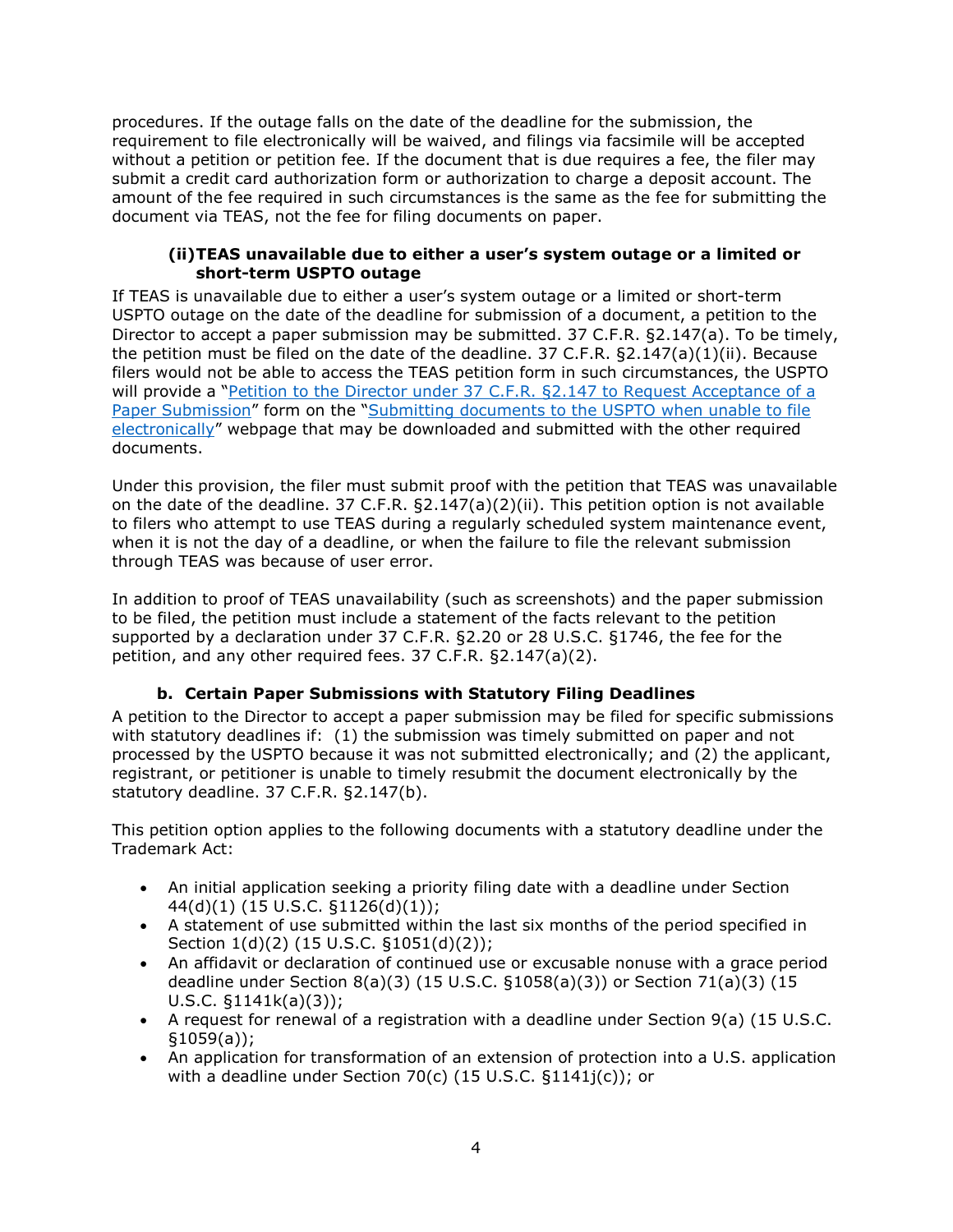• A petition to cancel a registration under Section 14 (15 U.S.C. §1064) on the fifth year anniversary of the date of the registration of the mark.

37 C.F.R. §2.147(b)(1)-(b)(1)(vi).

For these documents, following notification from the USPTO that a paper submission was not processed for failure to electronically file, when there is no time remaining in the statutory period, the filer may submit a petition to the Director electronically after the deadline requesting acceptance of the previously filed paper submission. If the petition is granted, the paper submission will be considered timely filed.

The petition must be filed within two months of the issue date of the notice that the paper submission was not processed by the USPTO. 37 C.F.R. §2.147(b)(2). The petition must include a statement of the facts relevant to the petition supported by a declaration under 37 C.F.R. §2.20 or 28 U.S.C. §1746, a copy of the relevant paper submission with proof that it was timely filed, proof that the required fee was submitted with the original paper submission, and the relevant paper fees for both the submission and the petition. 37 C.F.R. §2.147(b)(2)(i)-(v). Filers should keep copies of any papers submitted to the USPTO, including payment submissions, to submit as proof with the petition. As noted above, if a check or money order was included with the original submission, it would have been returned with the USPTO notice indicating that the submission would not be processed and would be destroyed in accordance with the relevant record-retention schedule.

### **c. Extraordinary Situation**

If a filer does not meet the petition requirements of Rule  $2.147(a)$  or (b) for requesting acceptance of a paper submission, the filer may petition the Director based on an extraordinary situation. See 37 C.F.R.  $\S2.147(c)$  (citing 37 C.F.R.  $\S2.146(a)(5)$ ). In such a case, the filer would request a waiver of Rule 2.21(a) or 2.23(a), and include a statement and/or evidence establishing the extraordinary situation that prevented the filer from filing using TEAS. See 37 C.F.R. §2.146(c). The USPTO decides these petitions on a case-by-case basis; assessing what would qualify as an extraordinary situation depends on the unique facts and evidence presented. The inability to file electronically due to USPTO regularly scheduled system maintenance generally does not qualify for relief as an extraordinary situation under Rule 2.146(c).

The petition must include the paper submission, a statement of the facts relevant to the petition supported by a declaration under 37 C.F.R. §2.20 or 28 U.S.C. §1746, the fee for a petition submitted on paper, and any other required fee for the relevant document submitted on paper. See 37 C.F.R. §2.146(c).

# <span id="page-4-0"></span>**4. Postal-Service Interruption or Emergency**

In the event of a postal-service interruption or emergency related to a natural disaster, the USPTO will continue its prior practice of issuing a notice on the agency's website that specifies temporary procedures for filing documents with the USPTO. Generally, the USPTO will waive certain requirements of the rules for those in the affected area. The notice can be found on the "USPTO Systems Status and Availability" page of the website. If Internet access is not available, call the Trademark Assistance Center at (571) 272-9250 for information on the temporary procedures.

# <span id="page-4-1"></span>**C. Changes to Requirements for Paper Submissions**

Because paper submissions are permitted in limited circumstances, the rules addressing requirements for paper submissions were retained and modified, as necessary, for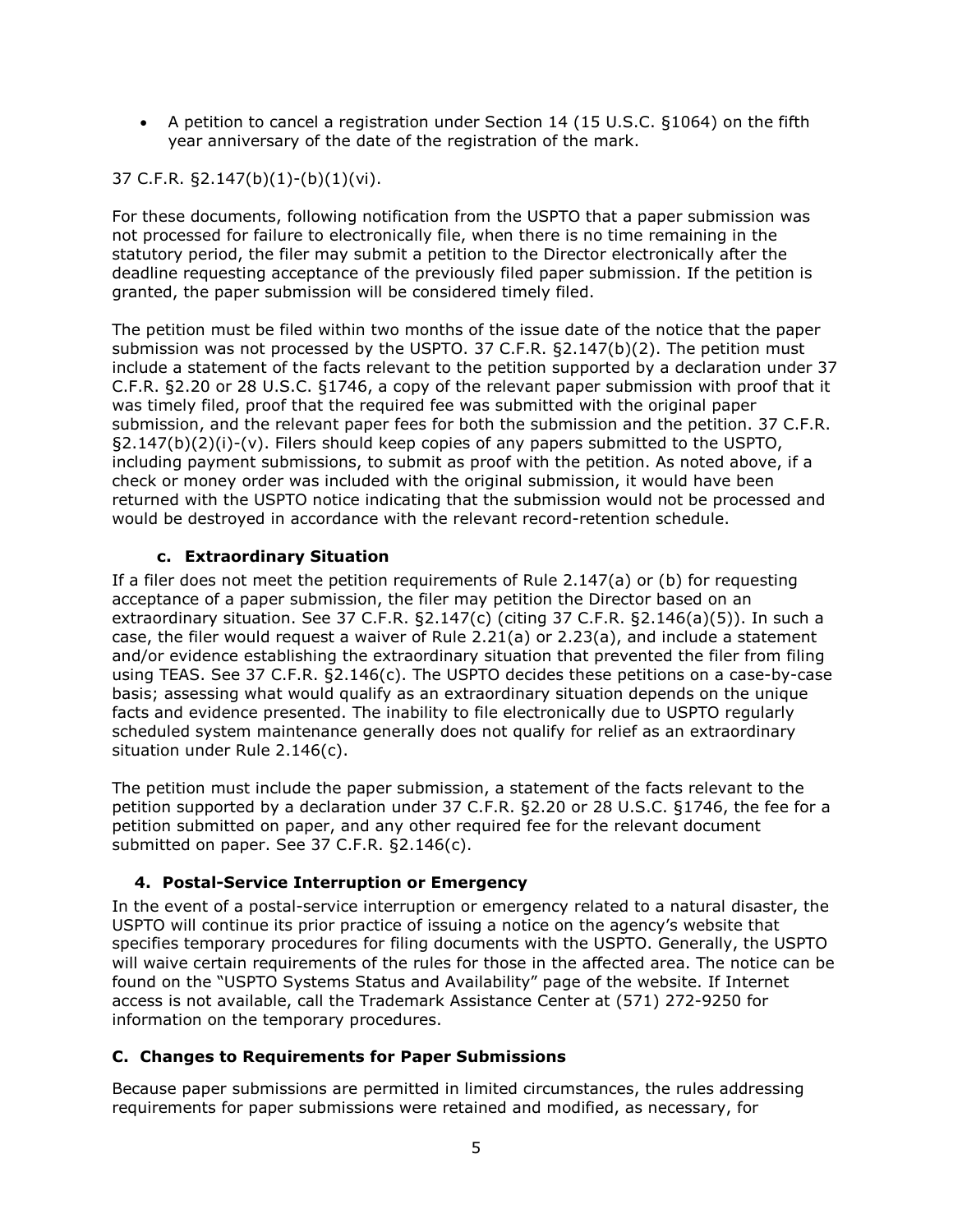consistency with the rules requiring electronic filing. The rules now allow excepted paper filers to use certificate-of-mailing or Priority Mail Express® procedures for all submissions, including new applications. 37 C.F.R. §§2.197, 2.198. Lastly, the USPTO no longer allows submissions by fax, except in very limited circumstances when instructed by USPTO personnel and as stated above in section II.B.3.a(i).

# <span id="page-5-0"></span>**III. CORRESPONDENCE**

Under Rules 2.21(a)(1), 2.23(b), 2.32(a)(2), and 7.4(b), applicants, registrants, and parties to a proceeding before the Trademark Trial and Appeal Board (TTAB) will be required on and after February 15, 2020 to provide and maintain a valid email address for receipt of correspondence from the USPTO. This does not apply to applicants and registrants who are nationals of an exempted treaty country, as discussed above in section II.B.1.

# <span id="page-5-1"></span>**A. Email Address Requirement**

In order to receive a filing date, new applications filed on or after February 15, 2020 must include an email address for each applicant and, if represented by an attorney, the name, postal address, and email address of the attorney. See 37 C.F.R. §2.21(a)(1)-(2). In addition, applicants, registrants, and parties to a proceeding must maintain a valid email address for correspondence, unless an exception noted in sections II.A or II.B.1 applies. See 37 C.F.R. §2.23(b)-(c).

Even if there is an appointed attorney, a separate email address for the applicant, registrant, or party is required under 37 C.F.R. §2.32(a)(2), so that the USPTO can contact them if representation ends. Any email address that can be used to directly contact the applicant, registrant, or party (i.e., an address that is accessible and regularly reviewed by the applicant, registrant, or party) will be acceptable. Examples of acceptable email addresses for the applicant, registrant, or party include:

- A personal email address;
- An email address created for the purpose of communicating with the USPTO that is personally monitored by the trademark owner;
- In-house counsel's email address for a juristic entity owner;
- An officer's or partner's individual email address for a corporate or partnership owner;
- A holding company officer's individual email address, if the holding company is a related company per TMEP §1201.03; or
- A juristic entity owner's email address, e.g., somecontact@applicantcompany.com or info@applicantcompany.com, if it is personally monitored by the trademark owner (the email address does not have to be a corporate URL address).

However, email addresses that cannot be used to directly contact the applicant, registrant, or party are unacceptable. Examples of unacceptable email addresses include:

- An email address of outside counsel; under Rule 2.32(a), a separate (and different) email address for the applicant is required so that the USPTO can contact them if representation ends;
- A foreign law firm's email address;
- A designated email address to which all messages sent are automatically deleted and are never stored or reviewed (i.e., a "black hole email address"); or
- An email address that the applicant, registrant, or party does not have direct access to monitor.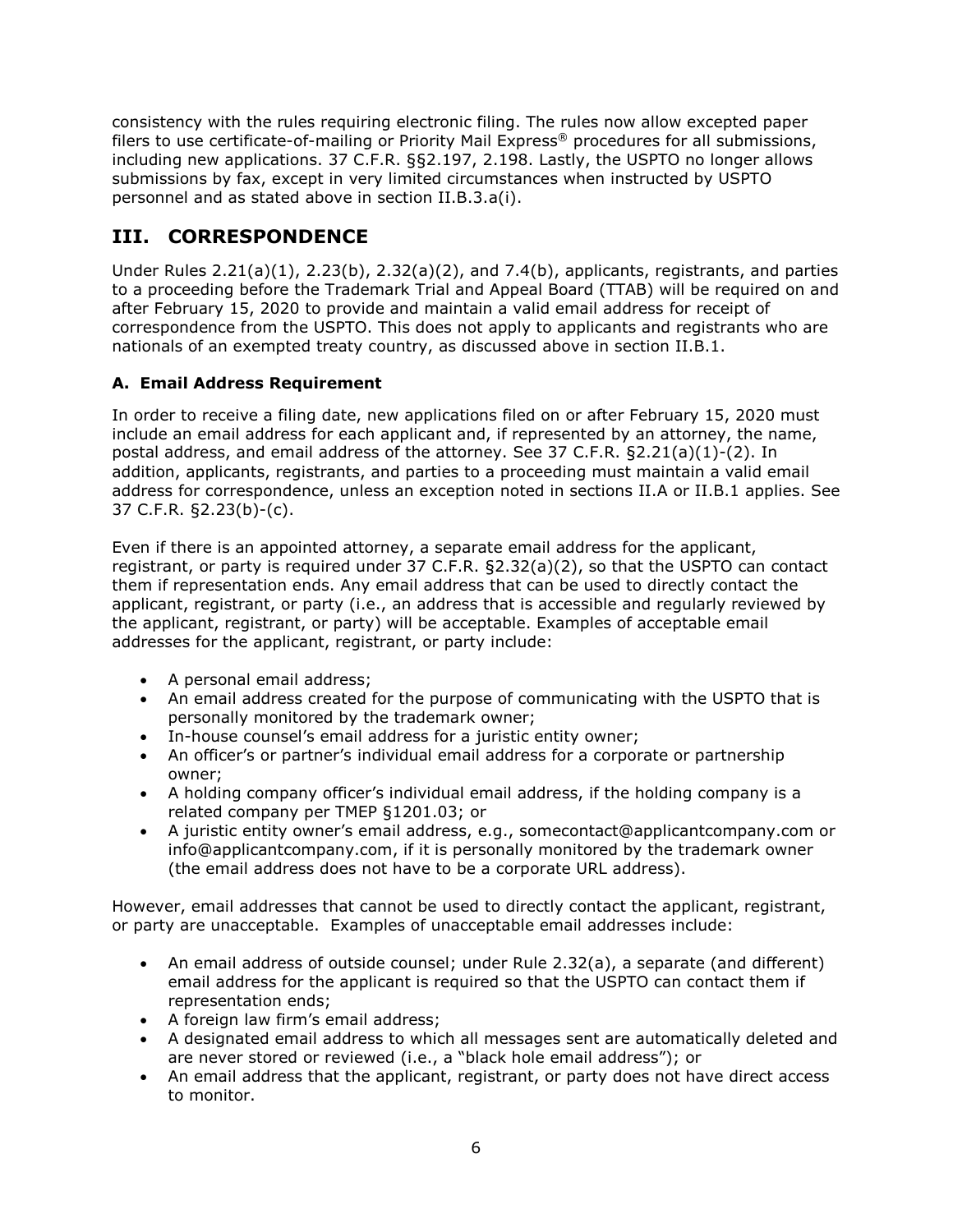In connection with these requirements, the TEAS forms will require email addresses for the applicant, registrant, or party and its attorney, if one is appointed. For in-house counsel and attorneys representing themselves in a matter, the TEAS forms will still require two different email addresses: one for the owner email address field and one for the attorney email address field. For technical reasons related to the TEAS forms, these addresses cannot be identical.

The email address of the applicant, registrant, or party will not appear in the Trademark Status and Document Retrieval (TSDR) status tab, but is viewable in the filed document in the TSDR documents tab. A petition may be filed to redact the email address in the TSDR documents tab in an extraordinary situation. See TMEP §1708.

The USPTO also applies the requirement to provide and maintain a valid email address to applications filed under Section 66(a) and post-registration maintenance documents for such applications. 37 C.F.R. §7.25(a). This is not a filing-date requirement for an initial Section 66(a) application, because these are transmitted to the USPTO by the International Bureau (IB) and do not include an email address for receiving USPTO correspondence. Furthermore, if an application filed under Section 66(a) is otherwise in condition for approval for publication upon first action, the examining attorney will not require the owner to first provide an email address prior to publication. However, the TEAS forms will require an email address for any subsequent submissions.

### <span id="page-6-0"></span>**B. Failure to Maintain a Valid Email Address for Correspondence**

The USPTO will send formal correspondence to applicants, registrants, and parties or their appointed attorney via the designated correspondence email address. If the email transmission fails for any reason, the USPTO will not attempt to contact the correspondent by any other means. Applicants, registrants, and parties are responsible for maintaining a valid email address and for periodically monitoring the status of their filings using the USPTO's TSDR system. 37 C.F.R. §2.23(b), (d); TMEP §403.

#### <span id="page-6-1"></span>**C. Correspondence Address**

The correspondent in an application or registration is the appointed attorney, if any. If an attorney is not appointed, the correspondent is the applicant or registrant. See 37 C.F.R. §2.18(a).

For an unrepresented applicant or registrant, trademark correspondence will be sent directly to the applicant's or registrant's email address of record. 37 C.F.R. §2.18(a)(1). If the applicant, registrant, or party is represented by an attorney, correspondence will be sent directly to the attorney's email address of record. 37 C.F.R. §2.18(a)(2).

Except during the prosecution of a cancellation petition, the USPTO will not correspond directly with a represented party until one of the following occurs:

- The party files a revocation of attorney;
- The designated attorney is suspended or excluded from practicing in trademark matters; or
- Recognition as the designated representative ends pursuant to Rule 2.17(q).

37 C.F.R. §2.18(a)(2).

However, parties should note that even after registration, although the power of attorney has ended, the USPTO will not remove the attorney's information and will continue to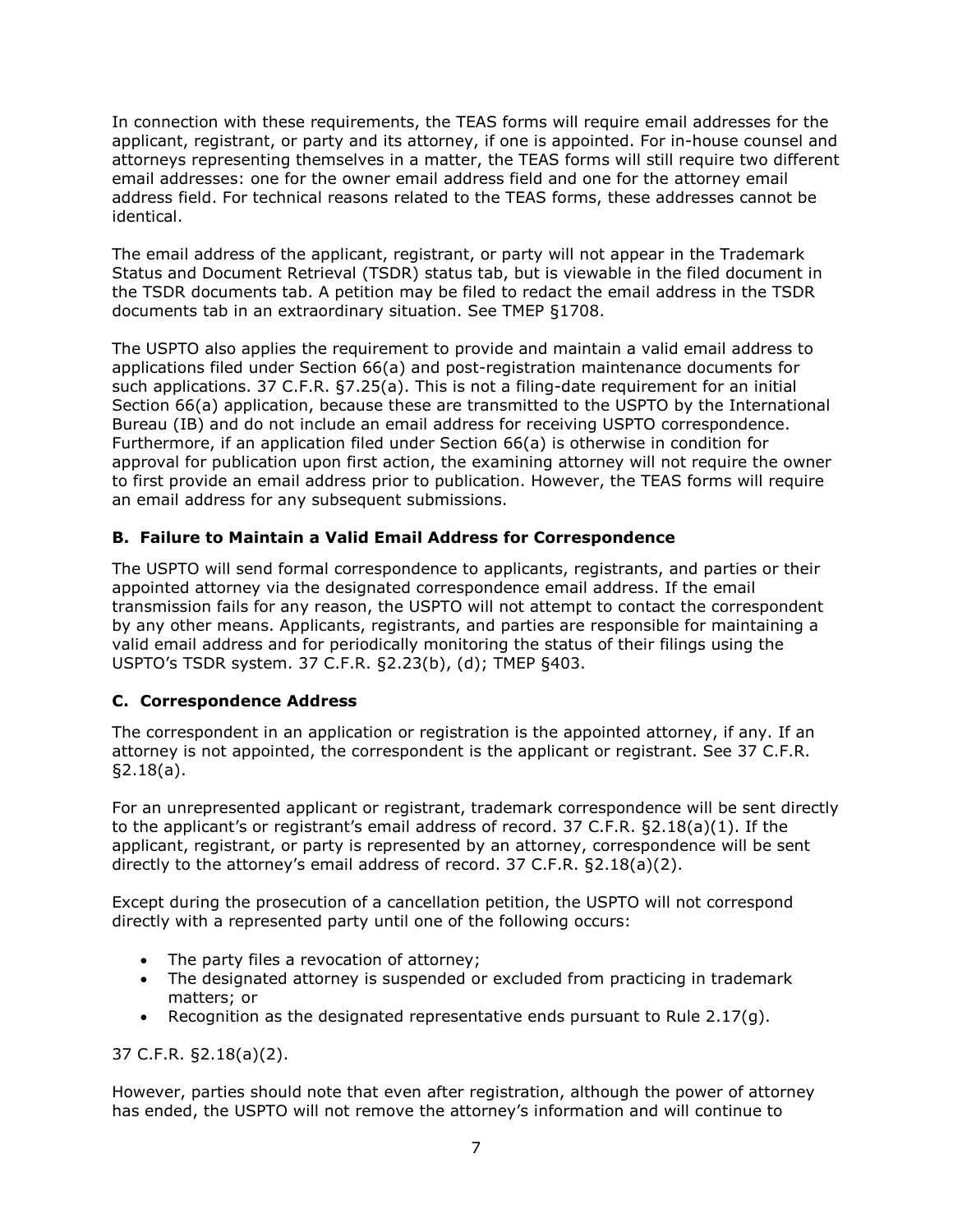include the attorney email for courtesy reminders to file a Section 8 or Section 71 affidavit to the attorney until a properly authorized change of correspondence, or revocation and new power of attorney is submitted. TMEP §304.03.

TEAS will automatically populate the provided email address for the attorney or, if unrepresented, the email address for the applicant or registrant, in the form as the primary email address for correspondence. Third-party email addresses can no longer be used as the primary email address for trademark correspondence. However, up to four secondary email addresses are still permitted for receipt of courtesy copies.

# <span id="page-7-0"></span>**IV. APPLICATION REQUIREMENTS**

### <span id="page-7-1"></span>**A. Changes to Application Filing Options**

Applications filed under Sections 1 and/or 44 must be filed through TEAS. 37 C.F.R. §2.21(a). The TEAS RF filing option, which required applicants to file and receive correspondence electronically, has been renamed TEAS Standard and retains the \$275-perclass filing fee. 37 C.F.R. §2.6(a)(1)(iii). The USPTO also retained the TEAS Plus option with the \$225 per class filing fee, 37 C.F.R. §2.6(a)(1)(iv), but eliminated the TEAS Regular filing option at \$400 per class.

The requirement to electronically file the initial application through TEAS or provide an email address at the time of filing the application does not apply to applications filed under Section 66(a), because those applications are initially filed with the IB and subsequently transmitted to the USPTO. These applications retain the \$400 per class filing fee. 37 C.F.R. §2.6(a)(1)(ii).

New applications filed on paper will not receive a filing date, unless they fall under one of the limited exceptions discussed above in section II.A or II.B.

### <span id="page-7-2"></span>**B. Changes to Additional Processing Fee**

On and after February 15, 2020, the additional processing fee previously applied to TEAS Plus and TEAS RF applications that did not meet certain requirements will be applied only to TEAS Plus applications that do not meet the initial application filing requirements under Rule 2.22(a). 37 C.F.R. §2.22(c). On and after February 15, 2020, all applicants, with limited exceptions, are required to file electronically and maintain a valid email address for receipt of USPTO communications. Therefore, under the amended rules, any applicant that is required to submit a document electronically, but instead submits a filing on paper, must pay the higher paper filing fee and the paper petition fee, if required. 37 C.F.R. §2.147.

For TEAS Plus and TEAS RF applications filed prior to February 15, 2020, in which the applicant subsequently files a document withdrawing its email address or submits a document on paper, the USPTO will implement the following procedures:

- If the examining attorney acts on the filing prior to February 15, 2020, the processing fee of \$125 per class is required. If questions arise concerning the applicant's payment of the processing fee, the examining attorney will contact the Office of the Deputy Commissioner for Trademark Examination Policy for further guidance.
- If the examining attorney does not act on the filing until on or after February 15, 2020, the rule requiring the processing fee is no longer in effect and the fee will not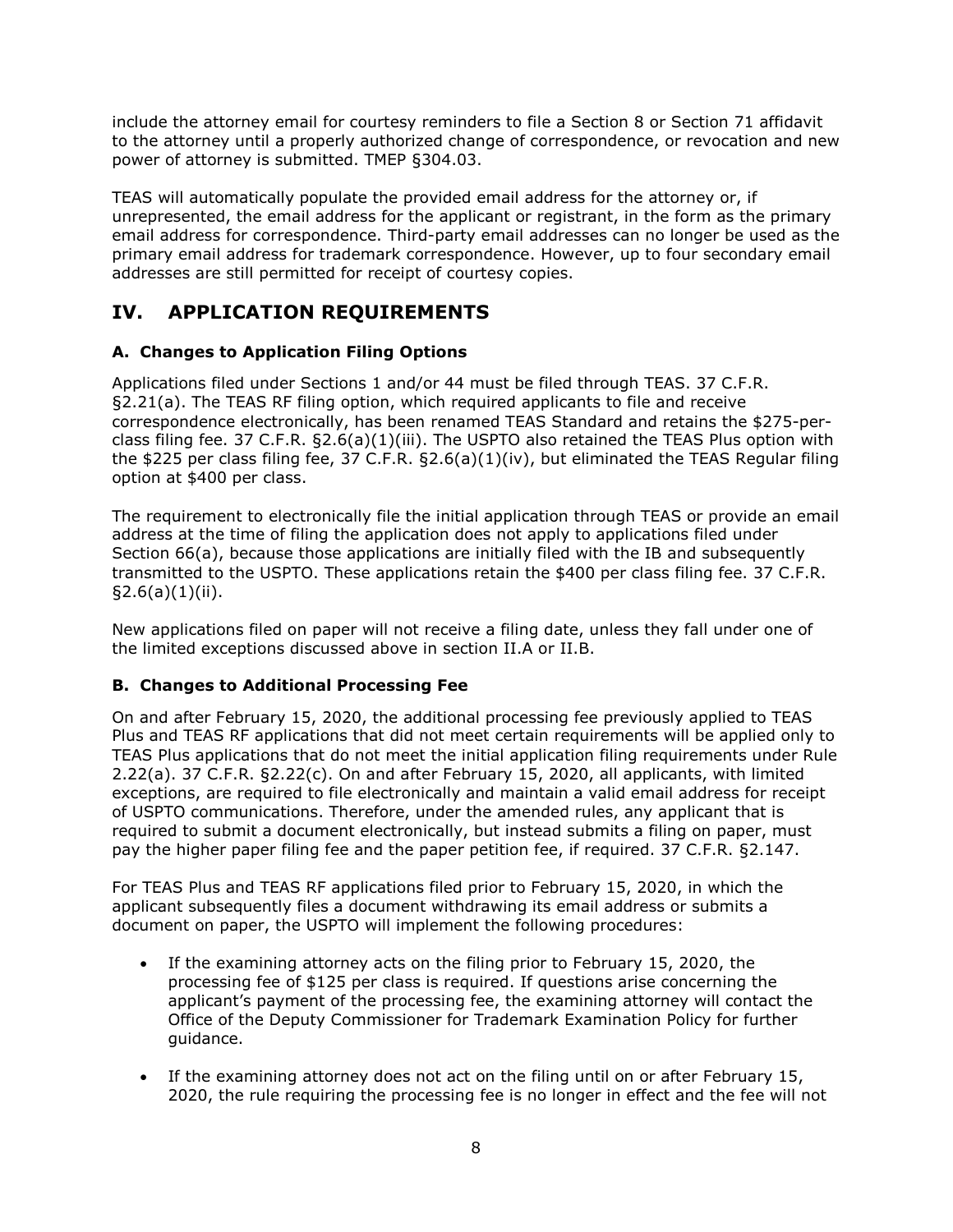be required. Further, since the paper was filed before February 15, 2020, a petition is not required.

If the applicant's submission is made on or after February 15, 2020, the paper filing will be reviewed to determine whether it fits within any exception. Unless an exception for paper filing applies, the applicant will receive a USPTO notice indicating that the submission will not be processed and will be destroyed in accordance with the relevant record-retention schedule. If a check or money order was included with the submission, it will be returned with the USPTO notice.

### <span id="page-8-0"></span>**C. Changes to Entity Information Requirements**

Some entity requirements have been updated to ensure consistency throughout the rules. Additional information is required for domestic partnerships, domestic joint ventures, and sole proprietorships. 37 C.F.R. §§2.22(a)(3)-(4), 2.32(a)(3)(iii)-(v).

Specifically, the rule was revised to limit the requirement for the names and citizenship of general partners to domestic partnerships. 37 C.F.R. §§2.22(a)(3), 2.32(a)(3)(iii). For domestic joint ventures, the names and citizenship of active members must be provided. 37 C.F.R. §§2.22(a)(3), 2.32(a)(3)(iv). For sole proprietorships, the name and citizenship of the sole proprietor must be provided. 37 C.F.R.  $\S$ §2.22(a)(4), 2.32(a)(3)(v). TEAS Plus applications must include this legal entity information at the time of filing. Failure to include this information will result in loss of TEAS Plus status and incur the additional processing fee under 37 C.F.R. §2.6(a)(v).

# <span id="page-8-1"></span>**V. SPECIMENS**

Rule 2.56 for specimens was amended in accordance with existing statutory requirements and precedential case law and to include requirements for filing specimens electronically. See Changes to the Trademark Rules of Practice to Mandate Electronic Filing, 84 FR 37801, 37084 (July 31, 2019). The rule was also revised to more clearly state that actual use in commerce for the identified goods and services is required. 37 C.F.R. §2.56(a).

With respect to specimens for goods, the specimen must show actual "use of the mark on the goods, on containers or packaging for the goods, on labels or tags affixed to the goods, or on displays associated with the goods." 37 C.F.R. §2.56(b)(1). Specimens of the mark as used for goods may include, for example, a photograph or photocopy of (1) the actual goods bearing the mark, (2) an actual container, packaging, tag, or label for the goods bearing the mark, or (3) a point-of-sale display showing the mark directly associated with the goods. See 37 C.F.R.  $\S 2.56(b)(1)$ , (c); TMEP  $\S 904.03(a)-(m)$ . For services, "the specimens must show a direct association between the mark and the services" through use "in the sale of the services, including use in the performance or rendering of the services, or in the advertising of the services." 37 C.F.R. §2.56(b)(2).

With respect to webpage specimens, Rule 2.56(c) was amended to require applicants and registrants to show or provide the URL, as well as the access or print date. 37 C.F.R.  $\S2.56(c)$ . This section was also updated to further specify items that are not proper specimens. Id.

Specimens in applications and post-registration filings submitted prior to February 15, 2020 are "grandfathered" under the prior rules, until the application registers or is abandoned and cannot be revived or reinstated pursuant to 37 C.F.R. §§2.64, 2.66, or 2.146, or until the acceptance or final rejection of the post-registration filing. Specimens and substitute